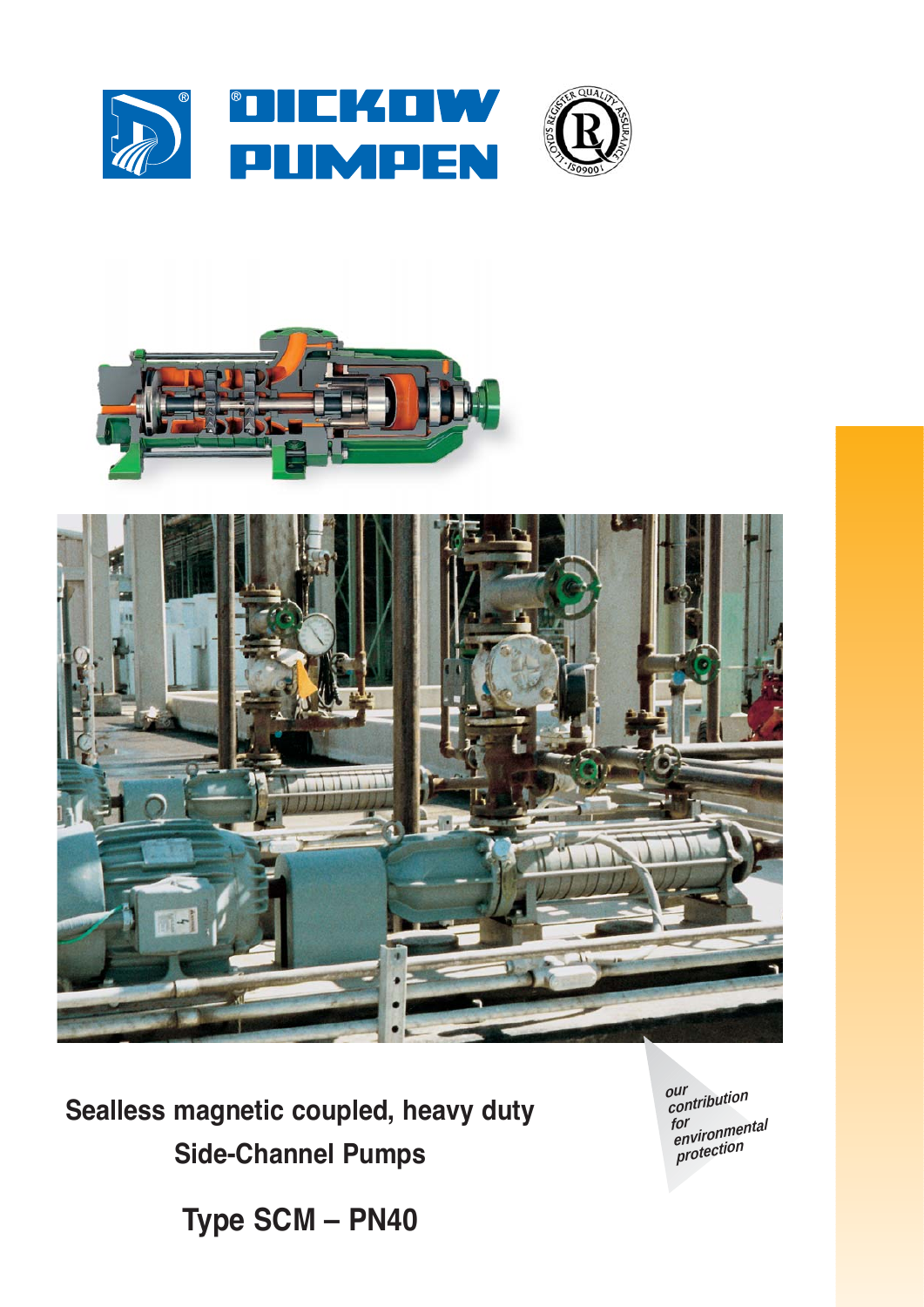### **GENERAL**

The DICKOW-pump, type SCM, is a selfpriming horizontal side-channel pump with magnetic coupling. The side-channel pump with its high differential head has the advantage of operating more economical than normal centrifugal pumps for low capacities and high heads.

Due to these facts, the side-channel pumps are appropriate to solve many pumping problems in chemical and petrochemical industries.

The SCM-pump is a heavy duty unit for handling clean liquids without solids. Sealless magnetic driven pumps are designed to improve plants and personnel safety, especially when handling toxic, explosive or other dangerous liquids which react on contact with the atmosphere. For all such services, the static containment shell replaces double acting mechanical seals with external fluid reservoires or barrier fluid circulating systems.

Due to the fact that 90% of pump failures and required maintenance are caused by leaking mechanical seals, the sealless design will save maintenance and spare parts costs remarkably. Consider the reduction of the total costs of ownership.

The maximum allowable operating temperature is 180°C (356°F), higher temperatures on request.

#### **DESIGN FEATURES**

The SCM-pumps are single or multistage, sidechannel pumps in heavy duty design with end suction and vertical discharge flanges. Flanges and casings are designed for a working pressure of 40 bar. The containment shells are sized according to operating pressure. The pump shaft is driven via a permanent magnetic coupling. The static containment shell forms a closed system with hermetically sealed liquid end.

#### **Diffuser**

The diffuser is designed as a retaining stage to avoid coasting of the pump at shut down. Sufficient liquid remains in the pump and enables a restart without problems also at operation with geodetic suction heights.

#### **Side-channel impellers / SiC insert rings**

The rotating star-shaped side-channel impellers are fitted in a chamber between the suction and pressure discs and keyed to the pump shaft in floating position as standard. No hydraulic thrust loads exist.

To achieve selfpriming capability, best efficiency and rated differential pressure, tight clearances between the rotating impeller and the stationary discs are required.

During operation with properly filled pump, a stable fluid film between the impellers and the discs will center the impeller in the chamber and avoid metallic contact between rotating and stationary parts, seizing of the impellers and decoupling of the magnets.

However, at dry running conditions and when handling volatile liquids with low viscosities, this fluid film will not be available or will not offer the required stability to avoid metallic contact and seizing of the impellers.



To increase availability and to avoid seizing of the impellers in any case, the pumps can be fitted with additional SiC-rings as an option.

The SiC-rings are placed in the suction and pressure disc as well as in the impeller hub. The impeller ring will be pushed concentric to the ring in the disc by the spring and the support ring. Metallic contact between the rotating and stationary parts and seizing of the impeller are excluded.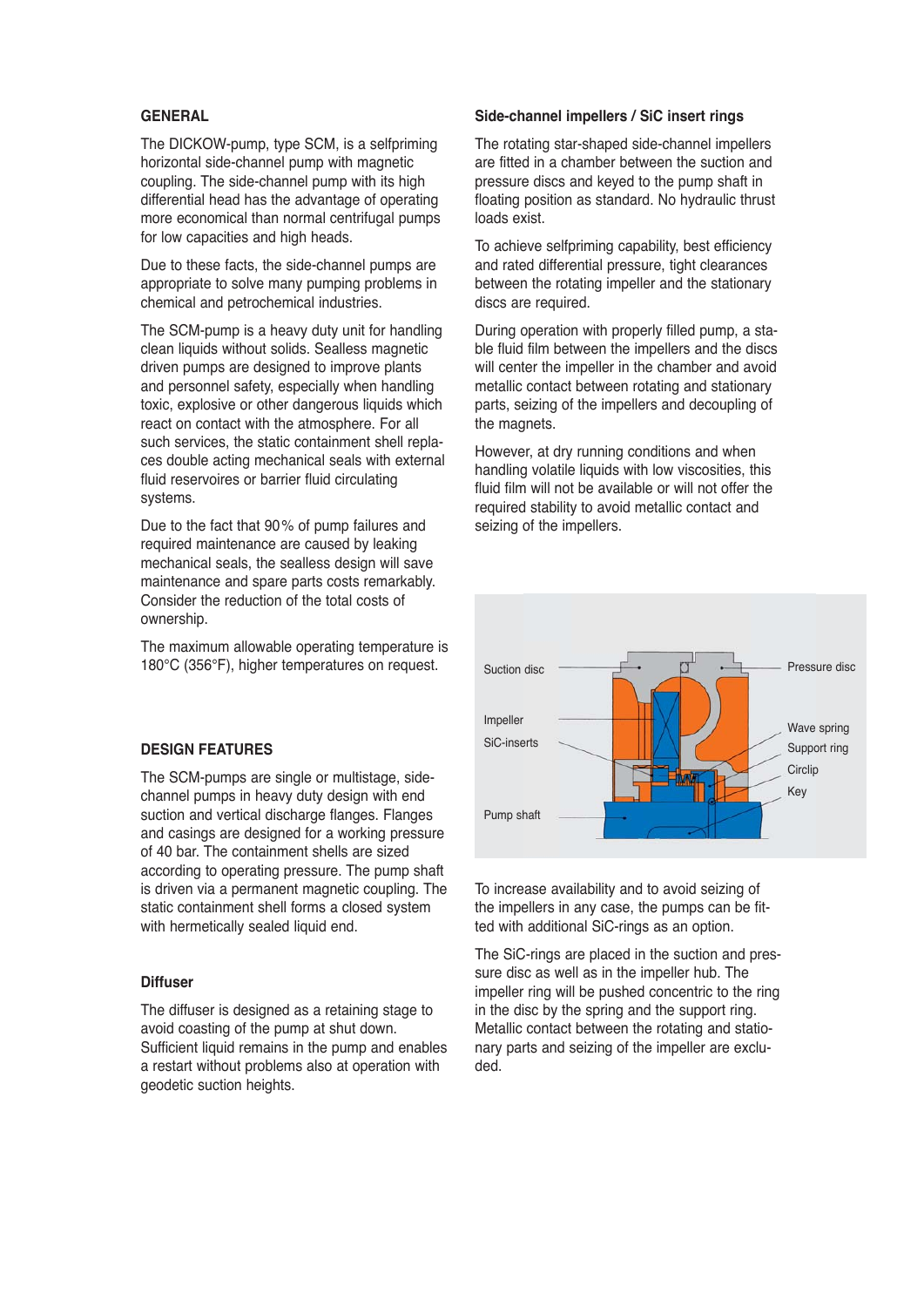## **Sectional drawing**

### **Standard Materials:**



| Suction- and disch.casing, diffuser | GGG40.3, 1.4408                                | Sleeve bearing, shaft sleeve | SiC dry safe coated      |
|-------------------------------------|------------------------------------------------|------------------------------|--------------------------|
| Suction- and pressure disc          | GGG40.3, 1.4408 (G-X5 CrNiMo 18.10)            | Thrust bearing               | <b>SiC</b>               |
| Suction impeller                    | GG25, 1.4408 (G-X5 CrNiMo 18.10)               | Bearing bracket              | GGG40                    |
| Side channel impellers              | 1.4457 (G-X25 CrNiMo 25.9)                     | Containment shell            | 2.4610 (Hastelloy C-4)   |
| Pump shaft                          | 1.4021 (X20 Cr13), 1.4571 (X10 CrNiMoTi 18.10) | Permanent magnet             | Cobalt Samarium $S_{m2}$ |
|                                     |                                                |                              |                          |

n S<sub>m2</sub> CO<sub>17</sub>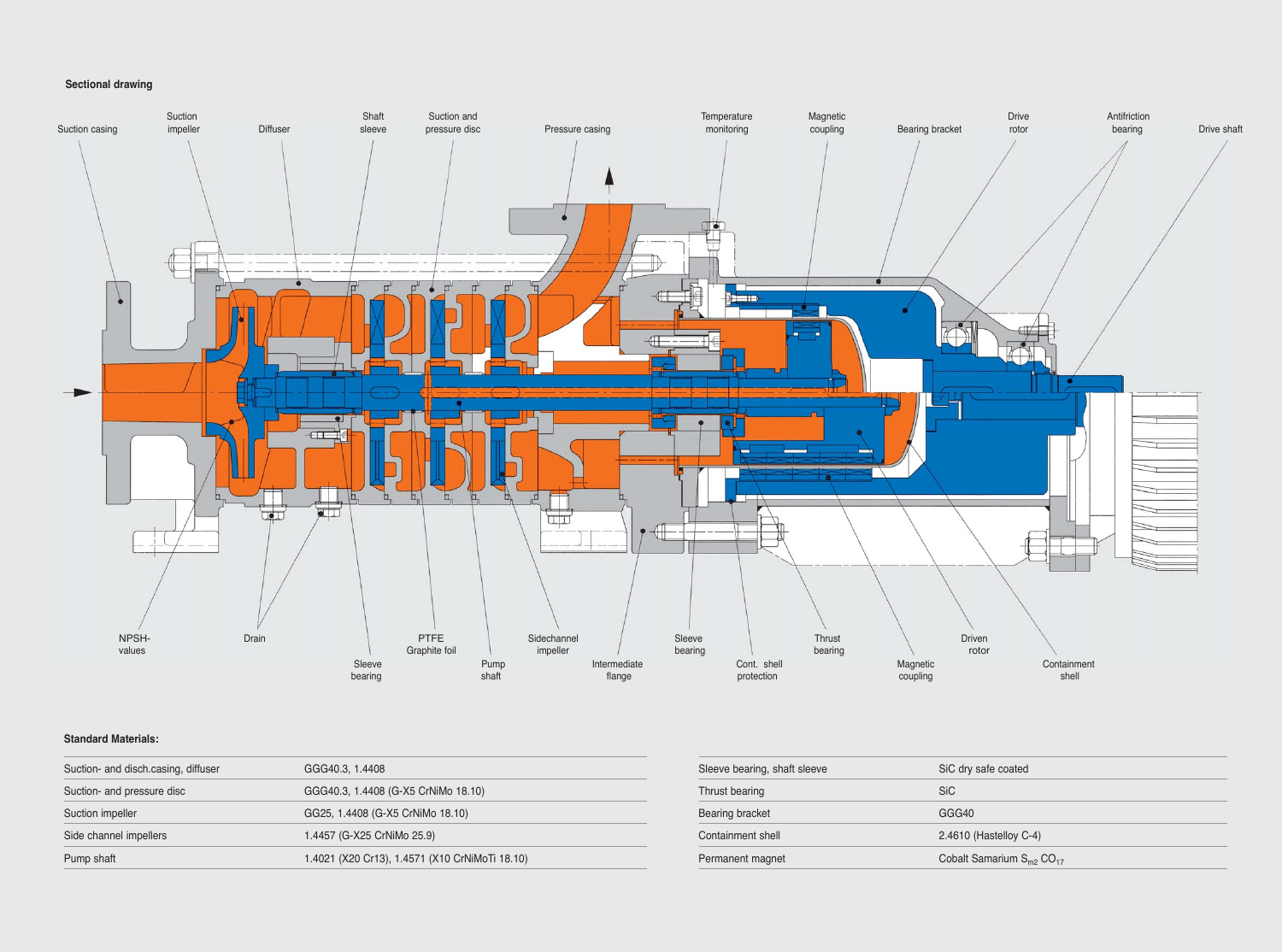### **Suction- and Pressure Discs**

The suction- and pressure discs are sealed to the atmosphere by confined O-rings with metal to metal fit, to prevent blow outs. In the shaft area, floating graphite impregnated PTFE-inserts are located in the discs to reduce shaft deflection and wear. The differential head is built up in the sidechannel of the pressure disc.

#### **Pump shaft**

The rigid pump shaft is carried by sleeve bearings, positioned in the pumped liquid.The generous dimensioned shaft diameter reduces deflection and ensures minimum torsional loads.

### **Outer Ball bearings**

The outer rotor with the drive shaft is positioned in generously dimensioned grease lubricated ball bearings.

#### **Sleeve bearings, Shaft sleeve**

The stationary sleeve bearings, the rotating shaft sleeve and the thrust bearing are made of pure wear resistant SiC. The shaft sleeves are fitted to the pump shaft by metallic tolerance rings to avoid thermal stress.

### **Suction impeller / NPSH-values**

To achieve low NPSH-conditions, a centrifugal impeller with enlarged eye area is located on suction side. The NPSH-values are based on water at 20°C (65°F). When handling boiling liquids, the required liquid level on suction side can be reduced to approximately 50% of these NPSH-values.

#### **Magnetic coupling**

The single elements of the multipolar magnetic coupling are manufactured of a permanent magnet material "Cobalt Samarium – Rare Earth" with unlimited lifetime. The internal magnets are completely encapsulated, no contact with liquid. Energy is transmitted to the hermetically sealed liquid end by a bank of external magnets passing motive force through the containment shell to a bank of internal magnets. Inner and outer magnet rings are locked together by magnetic forces and work as a synchronous coupling. The inner magnet ring transmits the required torque direct to the impeller. Overload of the magnetic coupling and slipping will not affect demagnetization.

#### **Internal circulation**

When the pump is in operation, it generates eddy currents which heat up the containment shell and the product in the magnet area. This heat is dissipated by an internal circulation. The circulation flow is led from discharge through the magnet area and the pump shaft to the suction disc of the last stage.

### **Temperature monitoring**

Connections for temperature monitoring of the internal circulation flow and the containment shell surface are available as standard. For critical service conditions, we recommend the MAG-SAFE monitoring device.

## **Containment shell protection**

The clearances between the drive rotor and the bearing bracket, respectively the motor support lantern, and between the drive magnets and the containment shell are arranged such that rubbing of the magnets on the containment shell will be avoided even in the case of worn out ball bearings.

Monitoring devices for the containment shell protection are available on request.

## **Dry running protection**

Due to the tight clearance between the sidechannel impellers and the stage discs, the standard pump design will not tolerate any kind of dry running. Level monitoring in the suction line at flooded conditions is recommended. At selfpriming conditions with suction lift, an optoelectronic level detector can be fitted in the diffuser to monitor the required liquid level in the pump.

The design with additional SiC-rings can also accept dry running for limited time. Motor load monitoring can protect the pump at dry running condition.

## **Hazardous Area**

Together with the required Ex-drive motors, the SCM-pumps can be applied in hazardous area Group II, Category 2. The pumps meet the basic safety and health requirements of Explosionproof Directive 94/9 EC and Machinery Directive 98/37 EC and are suitable for plants with increased safety requirement.